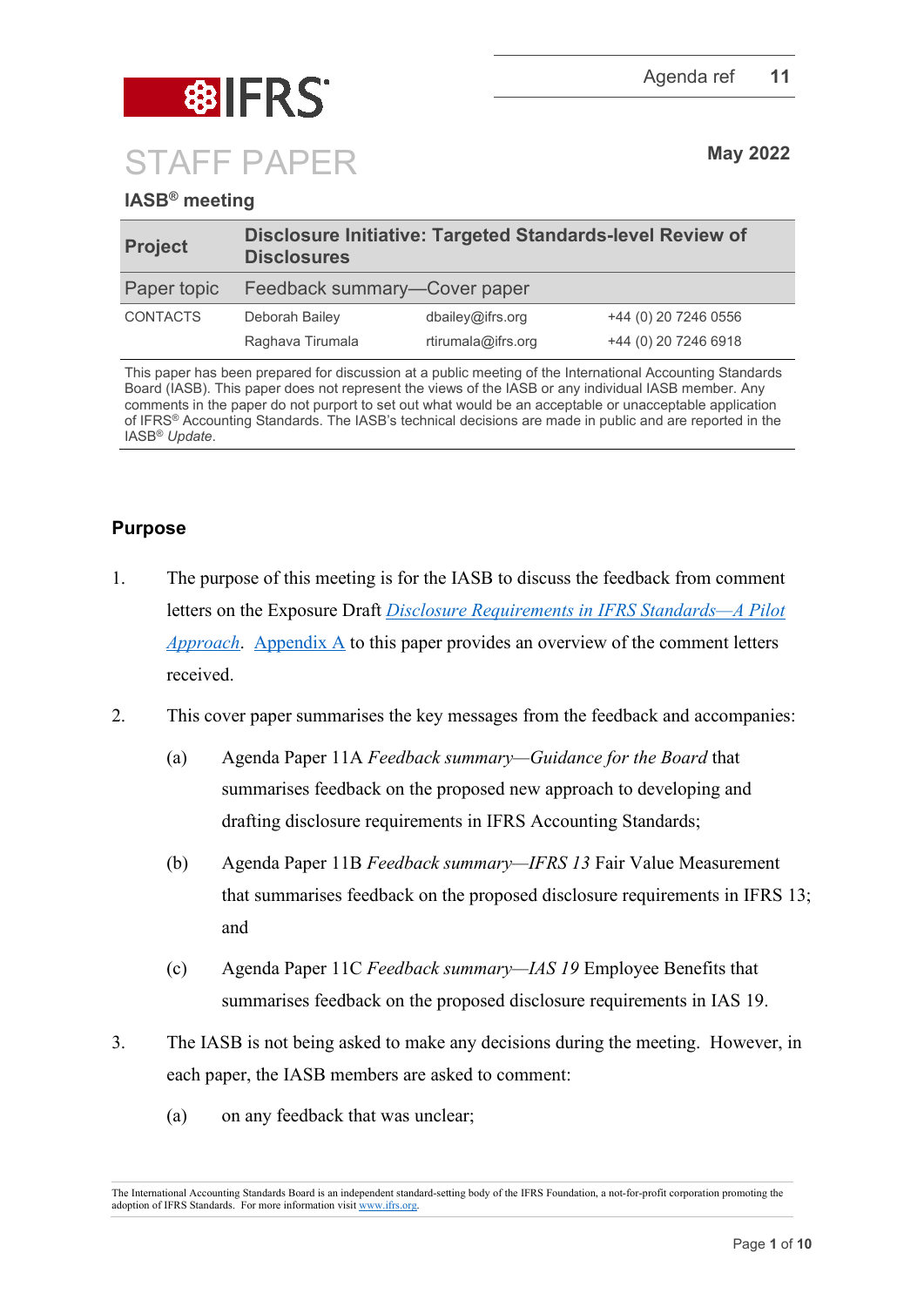- (b) if there are any points that the IASB did not consider in developing the Exposure Draft but should consider further; or
- (c) if there are any points that need further research.
- 4. Furthermore, in Agenda Paper 11A the IASB members are asked to provide, in light of the feedback, initial comments or suggestions about next steps for this project.

#### **Structure of the paper**

- 5. This paper is structured as follows:
	- (a) background (paragraphs [6](#page-1-0)[–12\)](#page-2-0);
	- (b) summary of key messages (paragraphs [13–](#page-3-0)[20\)](#page-5-0);
	- (c) next steps (paragraph [21\)](#page-5-1);
	- (d) Appendix A—Overview of comment letters received (paragraphs [A1](#page-6-1)[–A2\)](#page-7-0);
	- (e) Appendix B—Approach to quantifying the feedback (paragraphs [B1–](#page-8-0)[B4\)](#page-8-1); and
	- (f) Appendix C—Summary of feedback discussed at February 2022 IASB meeting (paragraphs [C1](#page-9-0)[–C4\)](#page-9-1).

### **Background**

- <span id="page-1-0"></span>6. In March 2021, the IASB published the Exposure Draft which sets out a proposed new approach to developing and drafting disclosure requirements in IFRS Accounting Standards (the proposed Guidance or Guidance for the Board).
- 7. The IASB used the proposed Guidance to develop the amendments to IFRS 13 and IAS 19 proposed in the Exposure Draft. The purpose of testing the proposed Guidance on these Accounting Standards was to help the IASB decide whether to use the proposed Guidance when developing and drafting disclosure requirements in future standard-setting activities.
- 8. The comment period for the Exposure Draft closed on 12 January 2022. Stakeholders submitted 111 comment letters to the IASB. During the comment period, IASB members and staff participated in 60 events with stakeholders from various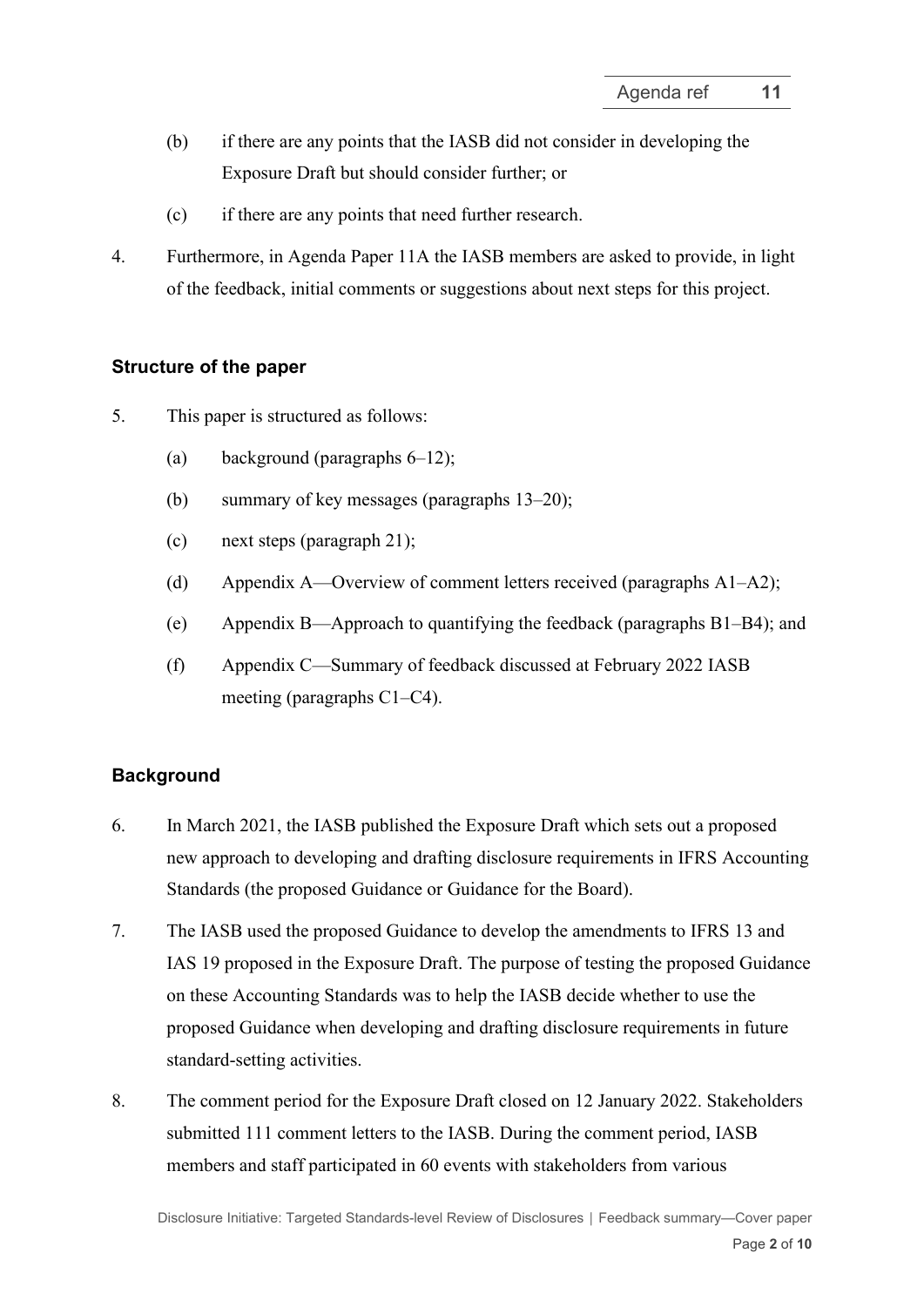jurisdictions that were global, national, and regional in scope. Feedback from these meetings, if applicable, was consistent with the feedback from the comment letters. These meetings included:

- (a) 47 virtual meetings with individual stakeholders or stakeholder groups. Some were hosted by staff; others were hosted by stakeholders with IASB members and staff participating in the meeting. 14 of these meetings were with users or user groups, involving approximately 80 users.
- (b) eleven webinars, panel discussions and roundtables organised in cooperation with other stakeholders, mostly accountancy bodies. These were typically attended live by 4–103 participants.
- (c) two webinars in May 2021 and June 2021 aimed at a range of stakeholders who are interested in financial reporting and the topics addressed in the Exposure Draft. Approximately 221 participants attended the live webinars. The recorded webinars have subsequently been accessed by 4,348 individuals.
- 9. IASB members and staff also undertook fieldwork, including meetings with preparers. Fifty companies participated in fieldwork by applying the proposed disclosure requirements for one or both of IFRS 13 and IAS 19.
- 10. The IASB also met its consultative and advisory groups:
	- (a) Capital Markets Advisory Forum (CMAC) in June 2021;
	- (b) Global Preparers Forum in June 2021;
	- (c) Accounting Standards Advisory Forum in June 2021 and December 2021; and
	- (d) IFRS Taxonomy Consultative Group in June 2021.
- 11. The IASB met on 21 February 2022 to discuss feedback from:
	- (a) preparer fieldwork participants;
	- (b) outreach with users of financial statements; and
	- (c) comment letters from users of financial statements.
- <span id="page-2-0"></span>12. The feedback discussed by the IASB at the February 2022 meeting is summarised in Appendix C. Included in this feedback were four comment letters received from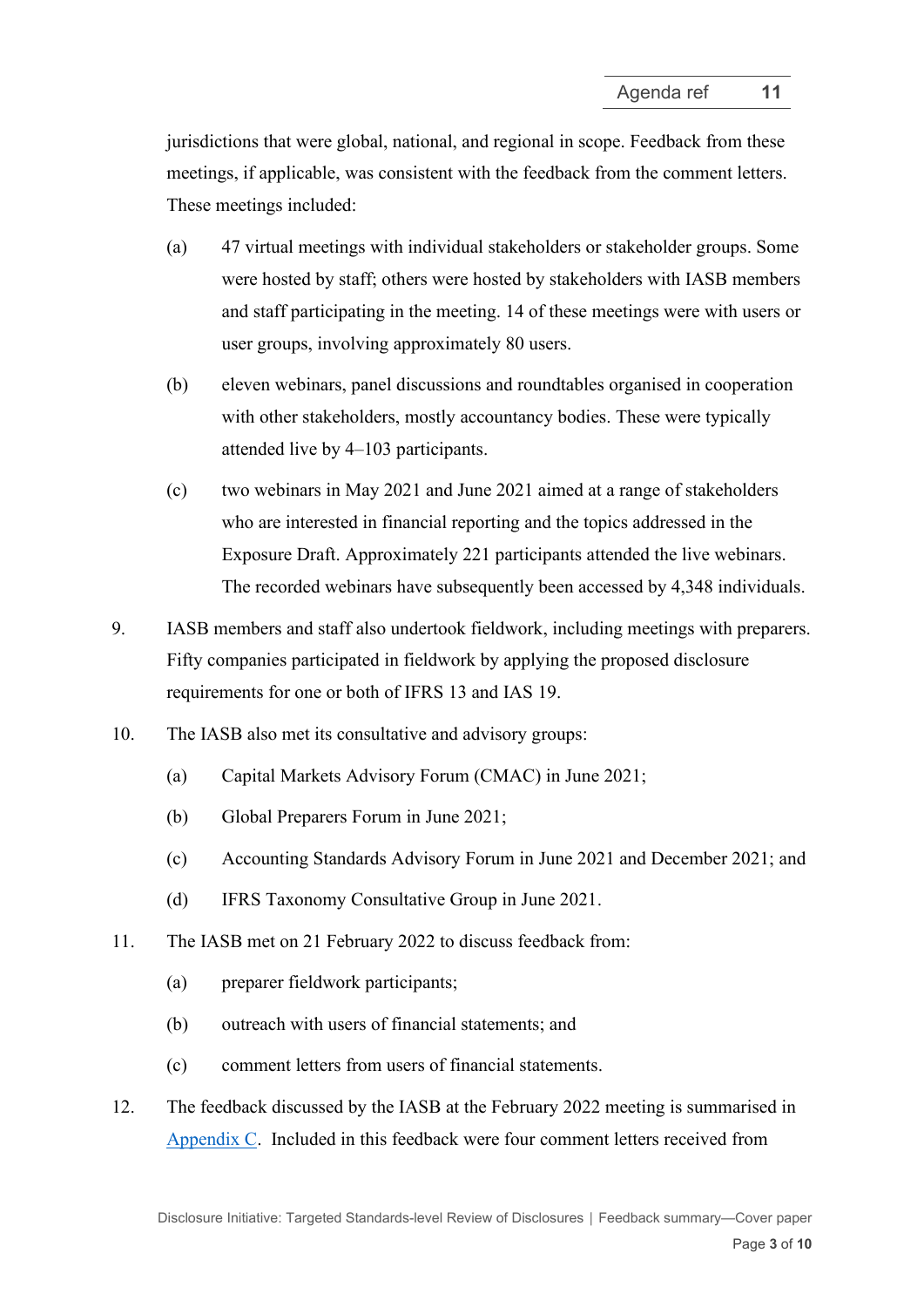users, which have thus been excluded from the feedback summary discussed in Agenda Papers 11A–11C.

## **Summary of key messages**

- <span id="page-3-0"></span>13. Almost all respondents who commented agreed that the IASB should:
	- (a) engage early with users of financial statements and other stakeholders when developing disclosure requirements in IFRS Accounting Standards;
	- (b) integrate development of disclosure requirements with the rest of the accounting model; and
	- (c) consider implications for digital reporting.

## *Proposed approach and disclosure problem*

- 14. A few respondents agreed that the proposed approach would help solve the disclosure problem. Paragraph BC1 of the [Basis for Conclusions](https://www.ifrs.org/content/dam/ifrs/project/disclosure-initative/disclosure-initiative-principles-of-disclosure/ed2021-3-bc-di-tslr.pdf) on the Exposure Draft describes the disclosure problem as not enough relevant information, too much irrelevant information, and ineffective communication of the information in financial statements.
- 15. However, most respondents thought the proposed approach would not solve the disclosure problem and entities would continue to apply a checklist approach to disclosing items of information specified in an Accounting Standard, even if those items are not drafted as requirements. Some thought the proposed approach would, at best, help reduce disclosure of irrelevant information. Respondents generally felt that a change of behaviours across the entire financial reporting eco-system is required to resolve the disclosure problem.
- 16. Some respondents thought that the root cause of the disclosure problem is that entities do not make effective materiality judgments when applying the disclosure requirements in an Accounting Standard. Instead of using the proposed approach to draft disclosure requirements, a few respondents suggested the IASB simply reinforce the need to apply materiality by including at the beginning of the disclosure section in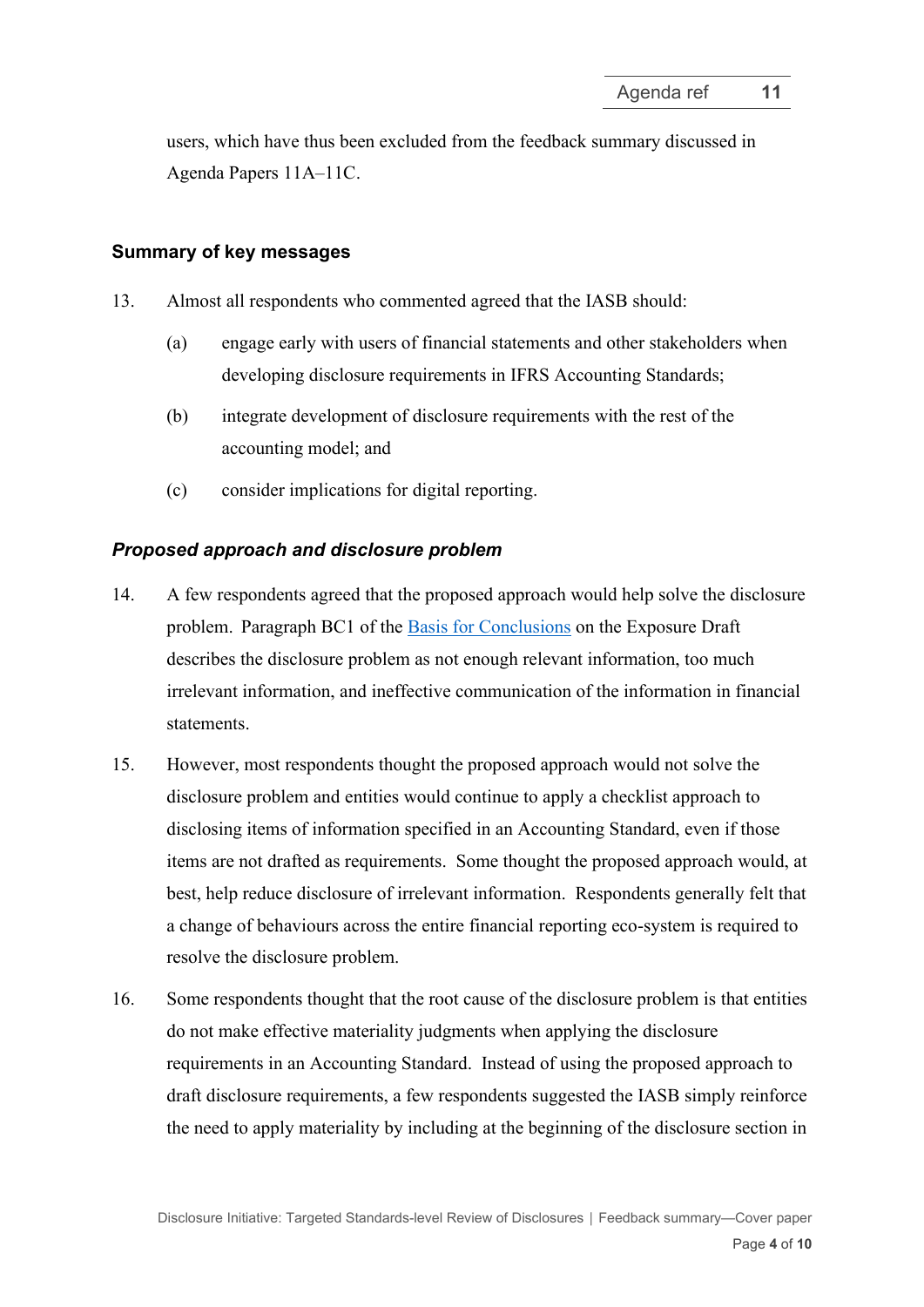every Accounting Standard a cross reference to paragraph 31 of IAS 1 *Presentation of Financial Statements*. Paragraph 31 of IAS 1 says that an entity:

- (a) need not provide a specific disclosure required by an Accounting Standard if the information resulting from that disclosure is not material; and
- (b) should also consider whether to provide additional disclosures when compliance with the specific requirements in an Accounting Standard is insufficient to enable users of financial statements to understand the impact of particular transactions, other events and conditions on the entity's financial position and financial performance.

#### *Use of disclosure objectives*

- 17. Respondents generally agreed with the use of disclosure objectives to describe user information needs. While they supported the use of prescriptive language in relation to specific disclosure objectives that describe precisely the detailed information needs of users, they were concerned about using prescriptive language in relation to the overall disclosure objectives. Some respondents suggested that overall disclosure objectives be drafted as context-setting paragraphs rather than as prescriptive requirements.
- 18. Respondents said that the overall disclosure objectives and some specific disclosure objectives in the proposed amendments to IFRS 13 and IAS 19 were generic and would not assist preparers in assessing user information needs. They requested more precise objectives, more precise explanations of what the information will help users do, application guidance and examples to help entities identify user information needs.

### *Items of information*

19. Most respondents expressed the view that the IASB's proposal to use less prescriptive language when referring to items of information would likely make the disclosure requirements difficult to operationalise or enforce. They said that the language used in these proposals would create an undue burden for preparers in terms of the costs of implementing new processes and systems, involvement of senior staff, documentation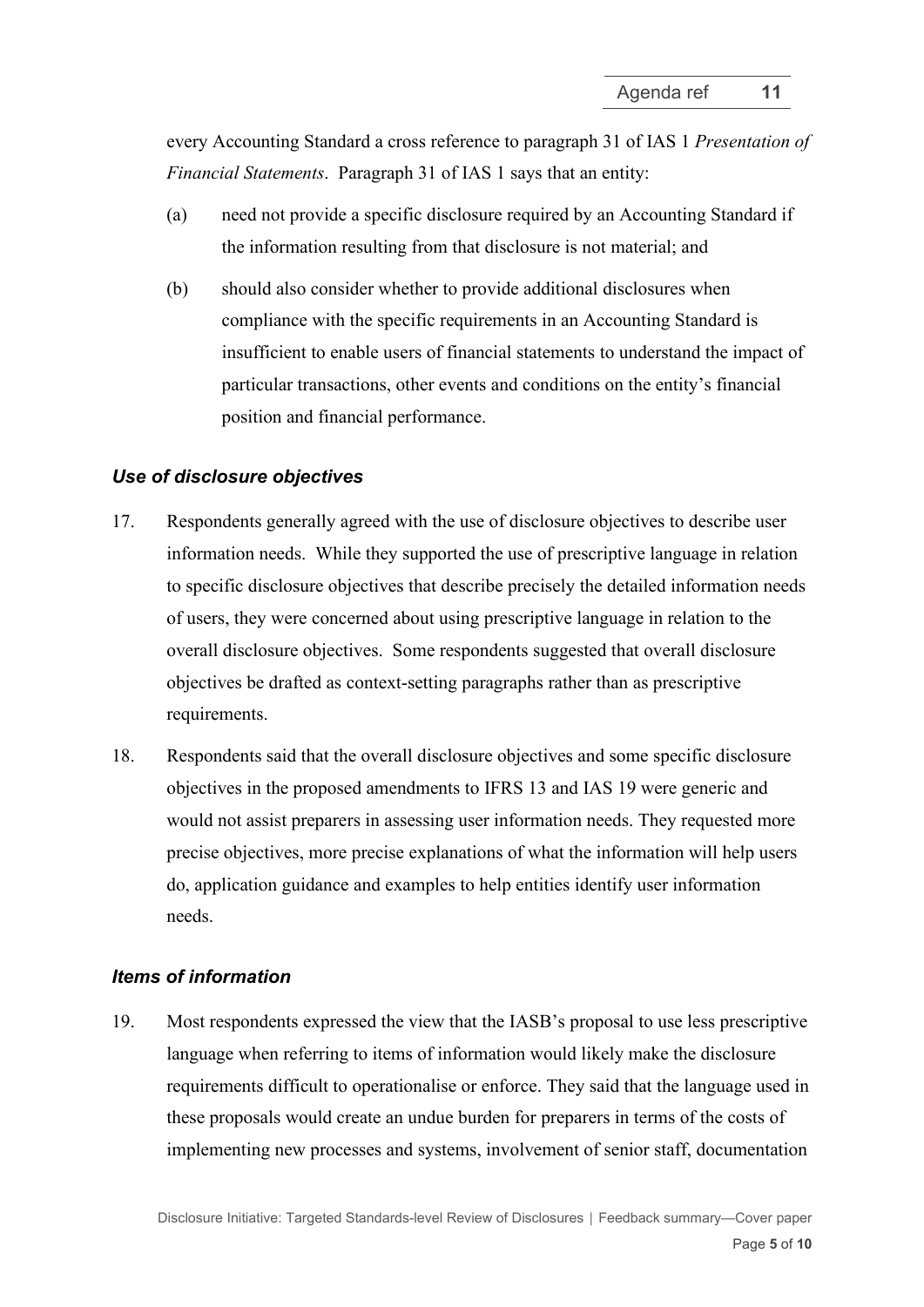of judgements and audit costs. Also, respondents were concerned that the proposals would lead to decreased comparability of information. Respondents were also concerned about the implications for digital reporting, and compliance with prescriptive requirements in financial reporting laws and regulations in certain jurisdictions.

#### *Recommendation from respondents*

<span id="page-5-0"></span>20. Many respondents suggested the IASB develop a 'middle ground' approach to disclosures, whereby disclosure objectives would be accompanied by a prescriptive list of items of information that an entity should disclose to meet the objectives. However, a few respondents said that a middle ground approach will not solve the disclosure problem unless entities make effective materiality judgements in applying the disclosure requirements.

#### **Next steps**

<span id="page-5-1"></span>21. The IASB will meet with the Accounting Standards Advisory Forum to discuss next steps for this project.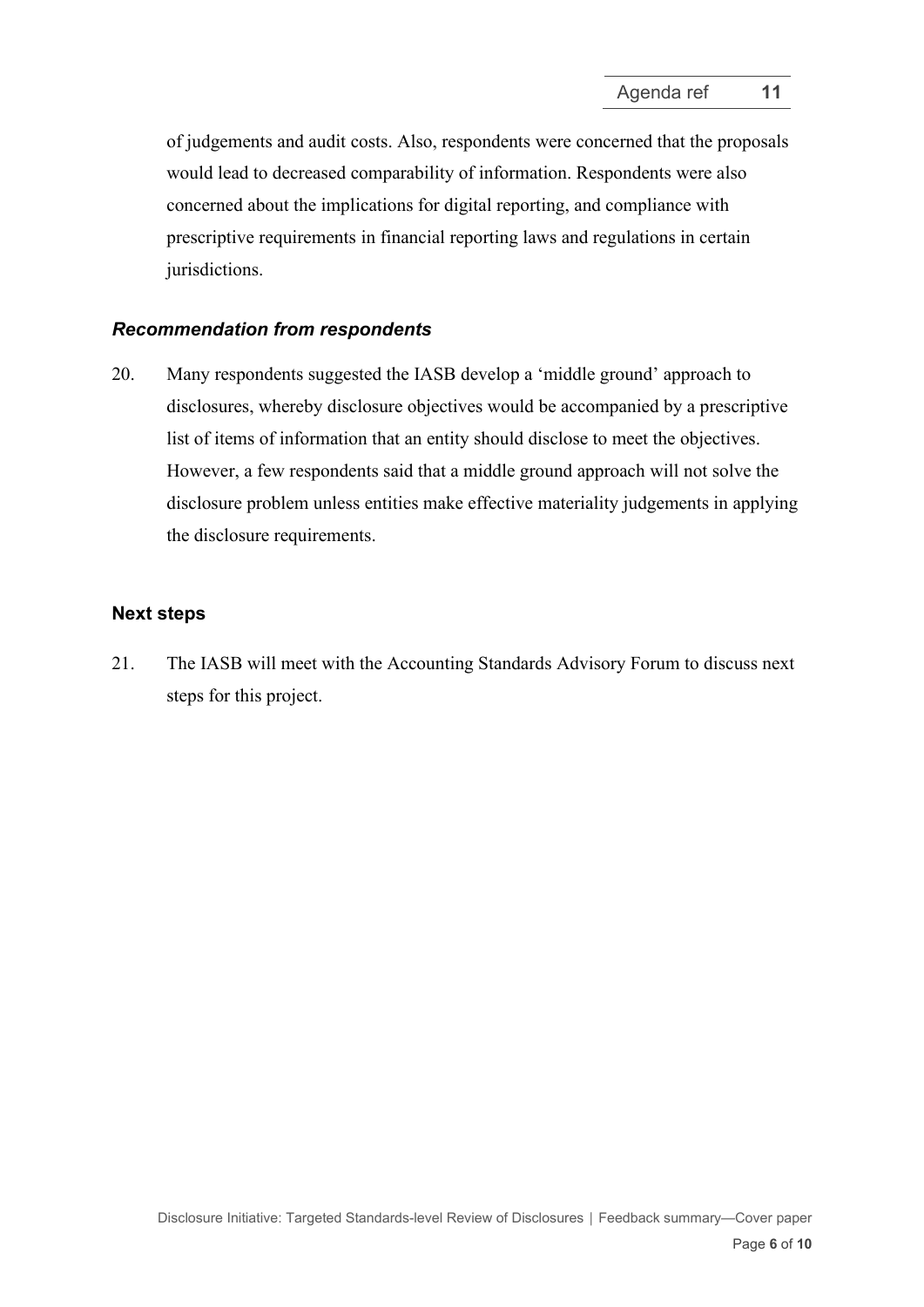# <span id="page-6-0"></span>**Appendix A—Overview of comment letters received**

<span id="page-6-1"></span>A1. Figures 1 and 2 show the breakdown of the comment letters by stakeholder type and region. Feedback from users was discussed at the February 2022 IASB meeting.



*Figure 1*



*Figure 2*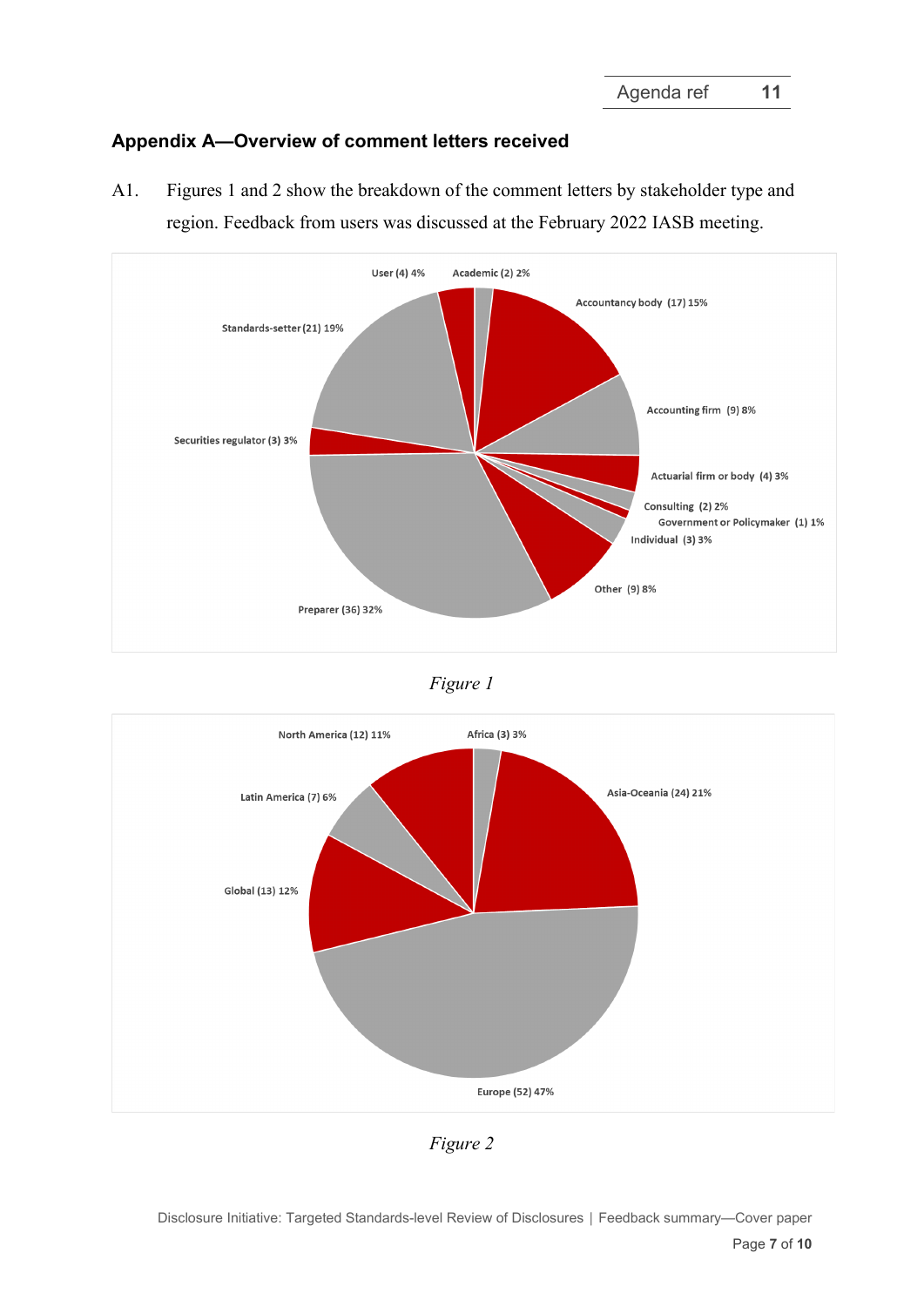

# <span id="page-7-0"></span>A2. Figure 3 shows the breakdown of preparers by industry:

*Figure 3*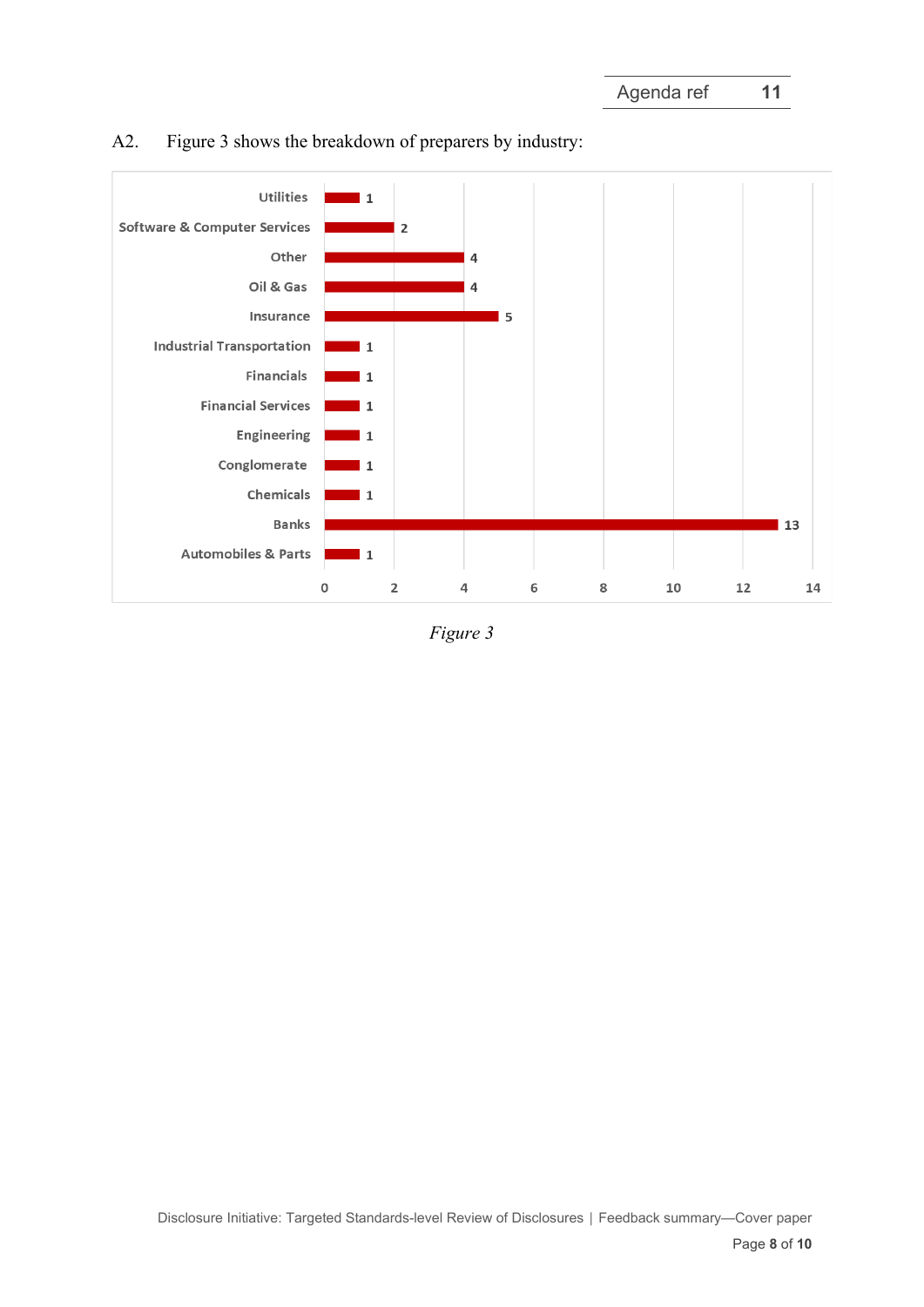## **Appendix B—Approach to quantifying the feedback**

<span id="page-8-0"></span>B1. Agenda Papers 11A–11C use the following terms to describe the extent to which particular feedback was provided by respondents:

| Term       | <b>Extent of response among respondents</b>       |
|------------|---------------------------------------------------|
| Almost all | All except a very small minority                  |
| Most       | A large majority, with more than a few exceptions |
| Many       | A small majority or large minority                |
| Some       | A small minority, but more than a few exceptions  |
| A few      | A very small minority                             |

- B2. By respondents, we mean stakeholders who sent us comment letters.
- B3. Respondents did not always comment on every area of the Exposure Draft. Consequently, we have used the terms listed in paragraph [B1](#page-8-0) to describe the proportion of the respondents that commented on a particular topic. This is not necessarily a proportion of all respondents. We have indicated in the papers when relatively few respondents commented on a particular topic.
- <span id="page-8-1"></span>B4. Throughout Agenda Papers 11A–11C, we have identified areas for which we received different messages from individual stakeholder groups or from specific geographies. Where we have not identified particular stakeholder groups or geographies, this means we received similar feedback from all respondents or there was no identifiable pattern to the responses.